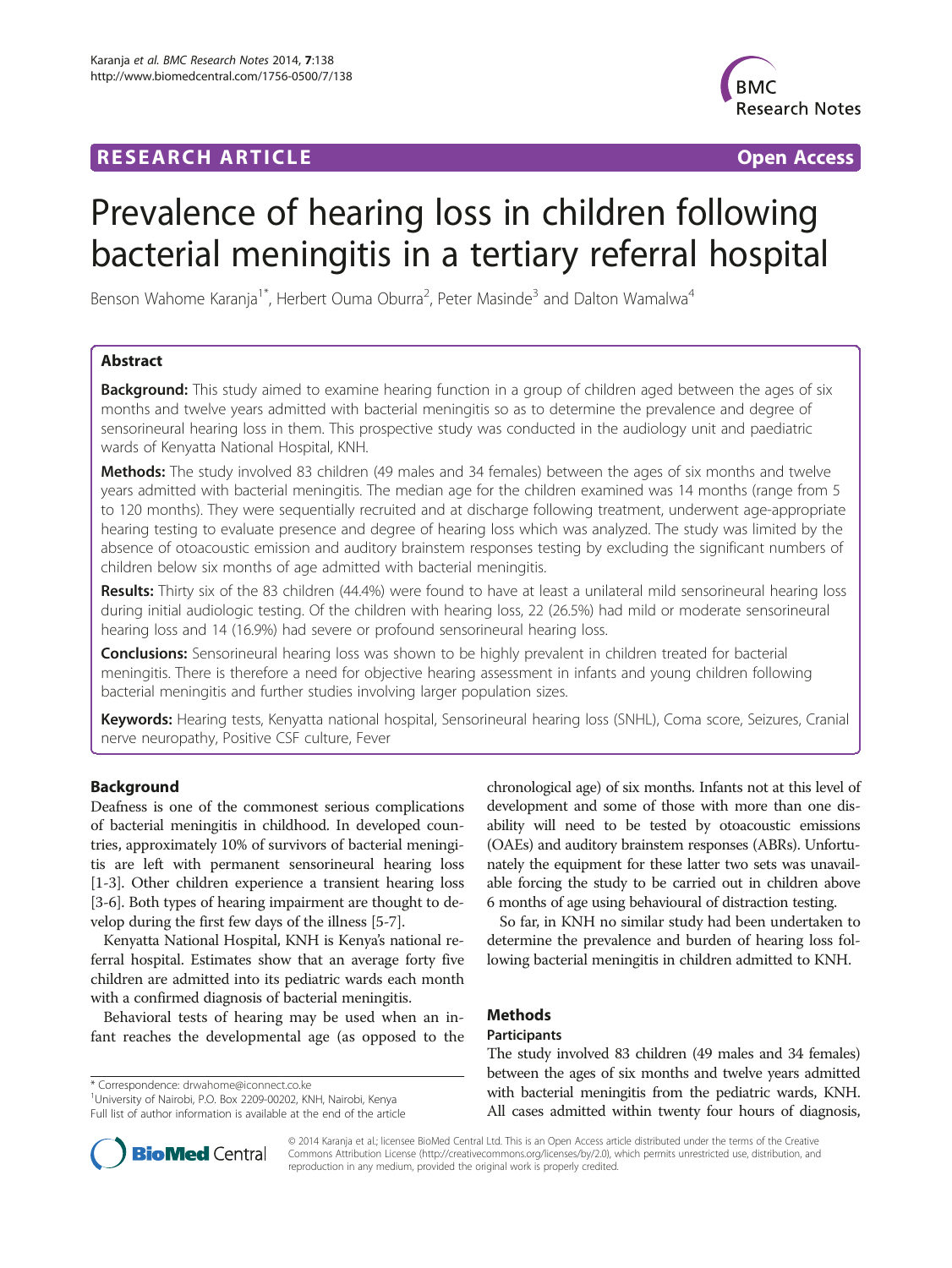who met the inclusion criteria were recruited every weekday evening during the 3-month study period.

The lack of ABR and OAE testing limited the present study to behavioral tests of hearing which may only be used when an infant reaches the developmental age (as opposed to the chronological age) of six months.

All participants fulfilled the following criteria: age six months or older at the time of admission and confirmed diagnosis of bacterial meningitis. Bacterial meningitis was defined according to the World Health Organization (WHO) workbook recommendations based on laboratory findings, symptoms or signs [[8](#page-3-0)]. Those excluded from the study included all with a confirmed diagnosis of or on current treatment for tuberculosis; prior history of hearing loss; using ototoxic antibiotics as part of treatment; chronic medical conditions (diabetes, renal, cardiac diseases); on treatment for malaria. Besides antibiotics all the patients received intravenous dexamethasone (0.6 mg/kg per day in four divided doses). The first dose of dexamethasone was administered 10-15 minutes before administration of antibiotic and was continued for four days.

A full medical history was documented and factors relating to the patient and prior treatment documented by the principal investigator in the questionnaire. The history included parental or a guardians' assessment of hearing and any history of ear discharge or infection. Otoscopy was done using a Riester hand-held otoscope and its aural speculums and the findings recorded. The children then underwent a thorough physical examination. Hematological and CSF study results were documented. All these were entered in the patient's proforma.

A full physical examination and hearing assessment was done prior to discharge from hospital and two weeks after. This identified and excluded transient hearing loss.

All participants' parents or guardians gave informed consent for the study. Five guardians declined to have their children involved in the study. The study was approved by the institutional ethics and review committee of KNH.

## Audiological protocol

All patients completed age-appropriate hearing tests carried out by trained audiologists in the ENT audiology section in a sound- proofed booth. This was well- lit with minimal littering to minimize the child's distraction. The standard ambient noise was 35 dB. It was also well ventilated and large enough to accommodate the child and parent/ guardian, tester and distractor.

Children between six and twenty four months of age underwent the distraction test, those between twenty four and thirty six months of age had the performance

tests done while pure tone audiometry was carried out on children above thirty six months of age. They were carried out in the following manner:

1 Behavioral testing

The behavioral testing equipment included toys that were not too bright used by the distractor in the behavioral tests to distract the child being examined. Three warblers were used: low, mid and high frequency types. A Manchester rattle was also used to deliver high frequency sounds during behavioral testing. The G-chime was used for midfrequency sounds and the C-chime for high frequency sound generation.

a. Distraction Test

A distraction test was performed if the infant was sitting and able to turn and locate the source of a sound. It was carried out with the infant sat upon an adult's knee facing forwards where a distractor controlled the infant's attention using toys. The tester introduced the sound signals at high, mid and moderate frequencies from 45 degrees and one meter behind, at the level of the ear. These were tested separately in order to detect hearing loss restricted to one part of the frequency range. The sounds were introduced at very quiet levels (35dBA). Care was taken not to give clues as to the tester's position other than the test signal.

b. Performance Tests

The child was shown how to wait until a sound was heard before carrying out an action. Once this could be done the test was be performed at a meter distance and from behind. The test was performed using "Go" for low frequencies, "S" for high frequencies, introduced at the quietest voice levels or 2 Warble tones at 500 Hz, 1or 2 kHz and 4 kHz introduced at a very quiet level corresponding to normal hearing. The child was said to have "passed" the screen if there were two responses at the quietest level.

2 Pure Tone Audiometry

This was carried out in all children recruited for the study above thirty six months of age. Pure tones (20dDHearing Level, HL) were introduced using headphones and testing carried out by air conduction (500 H-4000 Hz) and bone conduction (500-4000 Hz). Pure tone audiometry was performed using an Interacoustics clinical audiometer (Model AC33; serial no. SN735530, calibration date June 2009). Sound delivery and masking during pure tone audiometry was ensured using TDH-399 headphones. No sponsorships or competing interests were involved in these tools.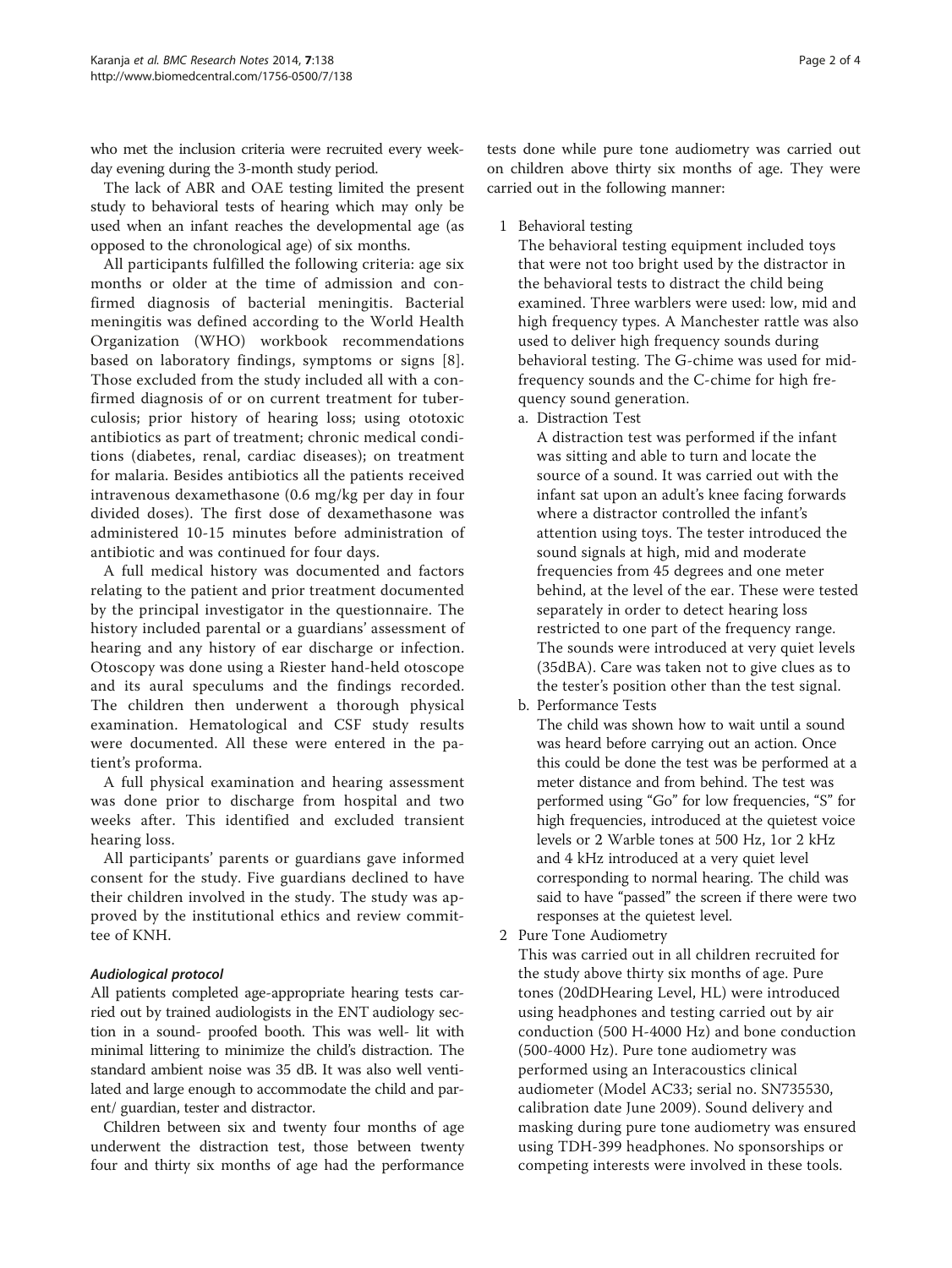The main outcome measure was presence or absence of sensorineural hearing loss in the children.

#### Follow up

If the child had made a complete recovery from meningitis, lived far from the hospital, and had no hearing loss, follow up was not done.

If the child had sequalae that required further management beyond 2 weeks, follow up was continued. For those children exhibiting hearing loss, whether conductive or sensorineural, recommendations for management and follow-up were based on specific test findings and varied accordingly.

#### Statistical analysis

Descriptive statistics (means for continuous variables and proportions for categorical variables) were calculated to describe the population.

The main outcome was degree of sensorineural hearing loss as measured by the age-appropriate hearing test. This had three levels of outcomes: normal, mild/moderate and severe/profound. The population proportions and the 95% confidence interval, CI were estimated for each category of outcome, using statistical methods to give more precise estimates. All categorical variables were cross tabulated with the outcome and Pearson Chi Square computed.

#### Results

We analyzed the outcomes of eighty three children (49 males and 34 females) admitted with bacterial meningitis during the three month study period. The median age for the children examined was 14 months (range from 5 to 120 months). This is represented along with the mean on Table 1. The characteristics of the children studied are presented in Figure 1.

A significant number of the patients enrolled developed sensorineural hearing loss as a sequalae (36/83). The overall prevalence of SNHL loss was estimated to be 43.37% (95% CI: 33.22, 55.93). Of the children with hearing loss, 22 (26.5%) had mild or moderate sensorineural hearing loss, and 14 (16.8%) had severe or profound sensorineural hearing loss. The prevalence of specific categories of SNHL is presented in Table 2.

Only seventeen (20.5%) of CSF specimens examined cultured any bacteria. Streptococcus pneumoniae, Haemophilus influenzae and Neisseria meningitidis were isolated in 10, 4, and 3 children respectively. There were no distinctly different clinical presentations among children with S *pneumo*niae,  $H$  influenzae and  $N$  meningitidis meningitis.

|  |  |  | <b>Table 1 Mean and Median Age Ranges</b> |  |  |
|--|--|--|-------------------------------------------|--|--|
|--|--|--|-------------------------------------------|--|--|

| mean (SD)    | Median (range) |
|--------------|----------------|
| 29.09(31.71) | $14(5-120)$    |



#### **Discussion**

In the present study children proven by history and CSF findings to have bacterial meningitis were evaluated and found to have a sensorineural hearing loss prevalence following the initial hospitalization of 43.4% (95% CI). This was therefore greater than findings of previous studies. Walter et al reported an incidence of 14% [[9\]](#page-3-0) consistent with other reports [[2,4,10,11](#page-3-0)]. This is likely due to several factors. The study institution is a tertiary referral center for a major metropolitan area that understandably receives a disproportionate number of very sick children. In addition, perhaps current pathogens are more virulent owing to continued drug-resistance. Finally, most children in this study had not had previous objective audiologic testing, and a negative history for hearing loss was based on history alone. Therefore, a few of them may have had a previously undiagnosed hearing loss despite attempts at identifying that by the principal investigator using the questionnaire. This could potentially inflate the prevalence of hearing loss; however, it is unlikely this would significantly affect the overall prevalence.

Consistent with most prior studies, this work did not reveal any relationship between occurrence and severity of hearing loss to the male gender. Forty nine (59%) of the children evaluated were male while 34 (41%) were female. There were no differences in the prevalence of hearing loss between the two groups. Walter et al. showed that being male was a significant independent risk factor for hearing loss [[9](#page-3-0)]. Early age at illness was identified by Grimwood et al as a significant risk factor for hearing loss, with children

| <b>SHNL category</b> | Prevalence (%) | *Normal based 95% CI |
|----------------------|----------------|----------------------|
| Normal               | 47/83 (56.62)  | [44.79, 66.05]       |
| Mild/moderate        | 22/83 (26.51)  | [17.33, 35.68]       |
| Severe/profound      | 14/83 (16.87)  | [10.22, 25.93]       |
| Overall SNHL         | 36/83 (43.37)  | [33.22, 55.93]       |
|                      |                |                      |